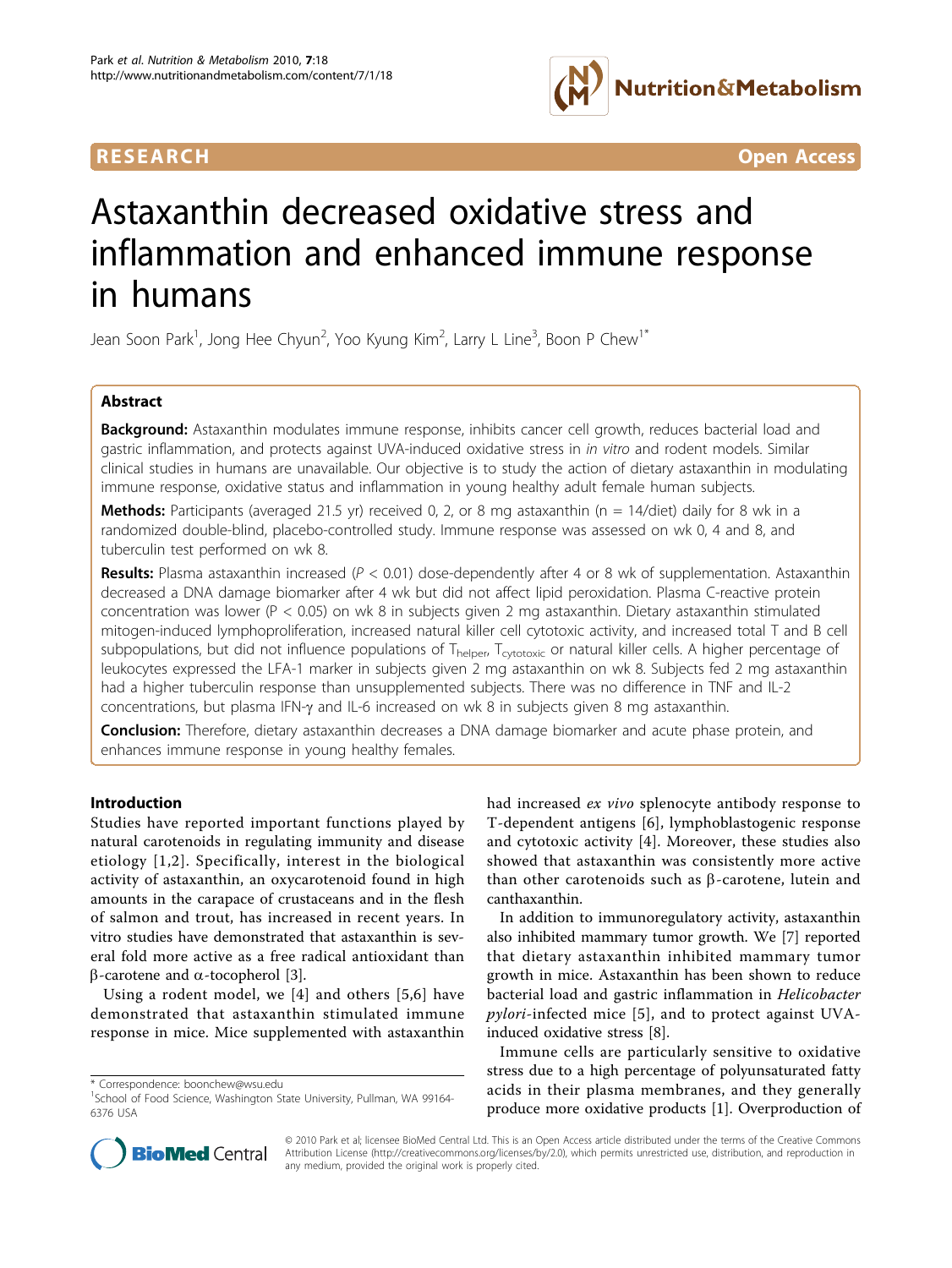reactive oxygen and nitrogen species can tip the oxidant: antioxidant balance, resulting in the destruction of cell membranes, proteins and DNA. Therefore, under conditions of increased oxidative stress (e.g. during disease states), dietary antioxidants become critical in maintaining a desirable oxidant:antioxidant balance. While studies on the immunomodulatory role of dietary astaxanthin have been reported in rodents, similar studies in humans are not available. We hypothesize that dietary astaxanthin will act as a potent antioxidative and anti-inflammatory agent; through these and other mechanisms, astaxanthin can enhance immune response. Our objective is to study the possible immune-enhancing, antioxidative and anti-inflammatory activity of dietary astaxanthin in humans.

# Subjects and methods

# Study participants and study design

Free-living healthy female college students with an average age of 21.5 yr (20.2-22.8 yr) and BMI of 21.6 (16.3- 27.5) were participants in this study. Participants were recruited from Inha University (Seoul, Korea) through flyers and emails, and all were native Koreans. Subjects with a history of diabetes, alcohol abuse, cancer or smoking were excluded; exclusion criteria also included those taking antioxidant supplements. Prior to the initiation of dietary supplementation, a three-day dietary record was obtained from each subject who provided informed consent. During the study, subjects were allowed to consume their normal diets but were advised to refrain from eating astaxanthin-rich foods such as salmon, lobster, and shrimp. Subjects were ranked based on BMI (age was within a very narrow range) and groups of 3 participants with similar BNI were randomly assigned to receive daily: 0 (control; Con), 2 mg (2Asta), or 8 mg (8Asta) astaxanthin (109 g astaxanthin complex/kg oleoresin concentrate from Haematococcus pluvialis, astaZanthin™, La Haye Laboratories Inc., Redmond, WA) ( $n = 14$  subjects/diet) for 8 wk in a double-blind, placebo-controlled study. Astaxanthin was administered as a softgel capsule taken every morning, and all softgel capsules were externally identical. Blinding was further ensured by assigning consecutive numbers to the dietary treatments and maintaining a master list until the study was completed. The astaxanthin complex used in this study came from a supercritical  $CO<sub>2</sub>$  extract of *Haematococcus pluvialis*. Astaxanthin in the H. pluvialis extract is entirelythe 3S, 3S' enantiomer, and is primarily monoesterified with smaller quantities of diester and free astaxanthin. The astaxanthin complex also contains small amounts (<15%) of mixed carotenoids including lutein,  $\beta$ -carotene and canthaxanthin. To minimize subject-to-subject and assay-to-assay variation due to different sampling days, blood was drawn from all 42 subjects on one day for each of wk 0, 4 and 8. Immune function and oxidative status was assessed within 24 h of blood collection. All procedures were approved by the Institutional Review Board (IRB #4421) of Washington State University.

# Analytical procedures HPLC

Astaxanthin content in plasma was analyzed by reverse phase HPLC (Alliance 2690, Waters, Milford, MA) as pre-viously described [[9](#page-8-0)]. Trans- $\beta$ -apo-8'carotenal (Sigma Chem. Co., St. Louis, MO) was used as the internal standard. Mobile phase used was acetonitrile:methanol:water,  $47:47:16 \frac{v}{v}$ , and samples were eluted through a 5-µm spherical C-18 column  $(3.9 \times 150 \text{ mm}$  Resolve, Waters, Milford, MA) at a flow rate of 1.5 mL/min. Absorbance was monitored at 492 nm on a photo diode array detector. Lymphoproliferation

The proliferation response of peripheral blood mononuclear cells to phytohemagglutinin (2 and 10 mg/L final concentration), concanavalin A (2 and 10 mg/L), and pokeweed mitogen (1 and 5 mg/L) was assessed using whole blood cultures (to mimic *in vivo* conditions) as previously described [\[10](#page-8-0)]. Results were calculated as stimulation index.

# Natural killer cell cytotoxic activity

Effector cells (peripheral blood mononuclear cells) and target (K562) cells were cultured at effector:target ratios of 5:1 and 10:1 in DMEM (Sigma, St. Louis, MO) containing 100 mL/L fetal bovine serum, 0.1 U/L penicillin, and 100 g/L streptomycin sulfate. Killing was assessed using MTT to measure cell viability. The percent of specific cytotoxicity was calculated as follows:

$$
\text{ % Specific cytotoxicity} = \Big[1 - \Big(\text{OD}_{\text{effector-target}} - \text{OD}_{\text{effector}}\Big) \big/ \text{ OD}_{\text{target}}\ \Big] \times 100.
$$

# Phenotyping

Populations of total T cells (CD3+CD19<sup>-</sup>), T cytotoxic cells (Tc; CD3+CD8+), T helper cells (Th; CD3+CD4+), B cells (CD3<sup>-</sup>CD19<sup>+</sup>), and natural killer cells (NK; CD3<sup>-</sup>/ CD16<sup>+</sup> 56<sup>+</sup> ) were quantitated by dual color flow cytometry as previously described [[10,11\]](#page-8-0). Cells were labeled with monoclonal antibodies conjugated to fluorescein isothiocyanate (FITC) or phycoerythrin (PE): anti-CD3 was conjugated to FITC, and anti-CD8, anti-CD4 and anti-CD19 were conjugated to PE (Caltag Laboratories, Burlingame, CA). In addition, the distribution of the intercellular adhesion molecule ICAM-1 (CD54<sup>+</sup>, BD Biosciences), and the leukocyte function antigens LFA-1 (CD11a<sup>+</sup>, BD Biosciences) and LFA-3 (CD58<sup>+</sup>, BD Biosciences) were measured. A lymphocyte analysis gate and the antibodies CD45-FITC and CD14-PE (Caltag Laboratories, Burlingame, CA) were used to help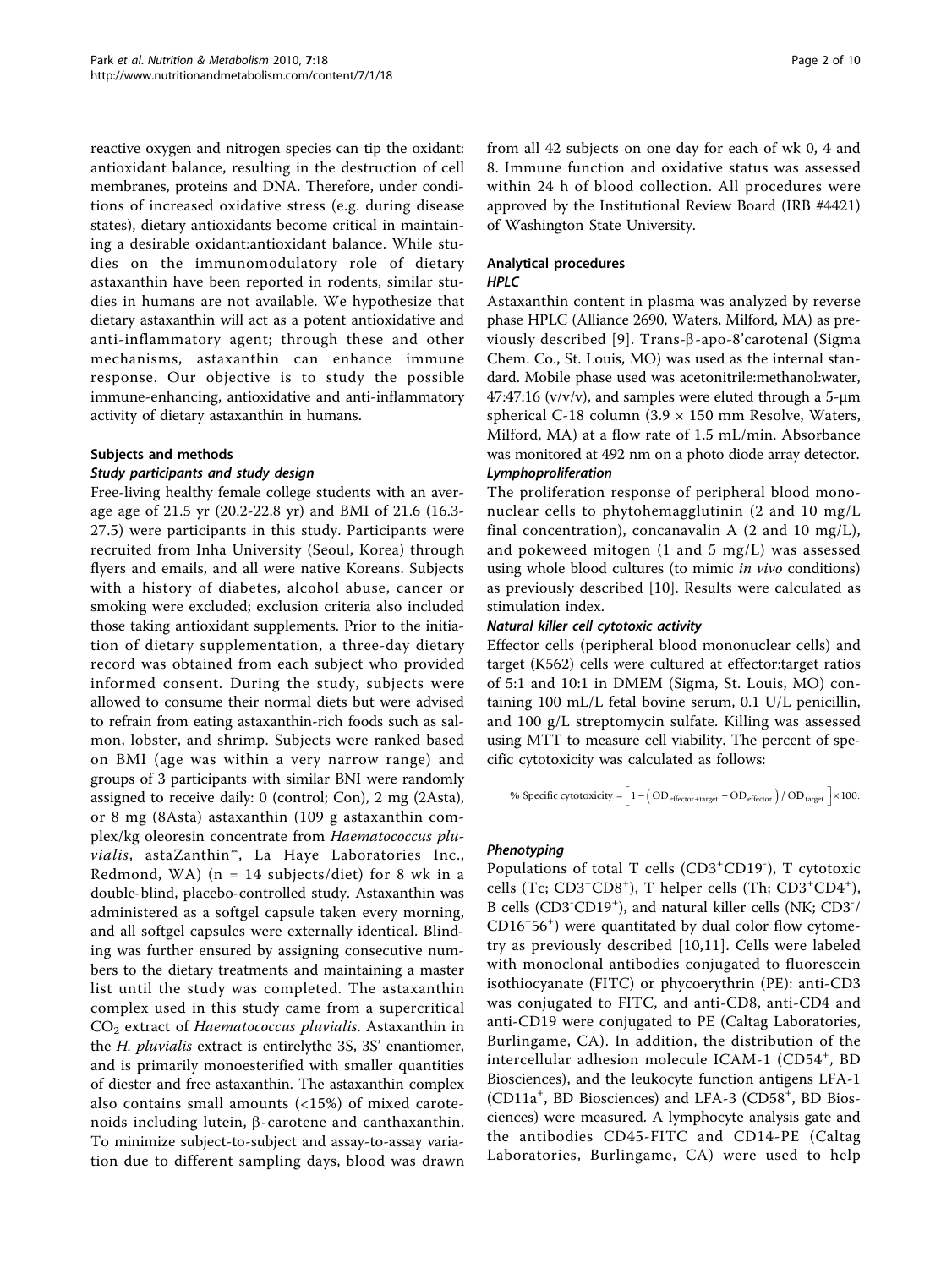distinguish the lymphocytes from other blood cell types. A total of 2000 gated events were acquired for each sample and analyzed by flow cytometry (FACScan, BD Biosciences, San Jose, CA) using the Cell Quest program (version 3.3).

# Tuberculin delayed-type hypersensitivity

Delayed-type hypersensitivity (DTH) response to an intracutaneous injection of tuberculin (Mono-Vacc Test O.T., Pasteur Merieux Connaught, France) was assessed on wk 8. A physician administered the injections and also measured skin thickness and induration at 0, 24, 48 and 72 h after challenge.

# Cytokine production

Plasma samples were analyzed using commercially available ELISA kits for IL-2 (BD OptEIA™ Set Human IL-2, BD Biosciences, San Diego, CA), TNFa (BD OptEIA™ Set Human TNF), and IFN- $\gamma$  (BD OptEIA<sup>™</sup> Set Human IFN- $\gamma$ ), as well as IL-1 $\beta$  (Amersham Pharmacia Biotech Inc., Piscataway, NJ) and IL-6 (Amersham Pharmacia Biotech Inc.).

# C-Reactive protein

C-Reactive protein (CRP), a well-established marker of inflammatory status, was measured in plasma with a commercially available ELISA (Alpha Diagnostic, San Antonio, TX).

Oxidative DNA damage was assessed by measuring plasma 8-hydroxy-2'-deoxyguanosine (8-OHdG) using competitive ELISA (BIOXYTECH® 8-OHdG-EIA Kit, OxisResearch, Portland, OR).

# Lipid-peroxidation

Plasma concentrations of 8-epi-prostaglandin  $F2\alpha$ (8-isoprostane) were measured by a commercially available competitive ELISA (8-Isoprostane EIA kit, Cayman Chemical Company, Ann Arbor, MI).

# Statistical analysis

Data were analyzed by repeated measures ANOVA using the General Linear Model of SAS [\[12](#page-8-0)]. Differences among treatment means were compared by a protected LSD test and considered different at  $P < 0.05$ .

# Results

# Plasma astaxanthin

Astaxanthin was not detectable in the plasma of any subjects at wk 0 or in the conrol group at wk 4 or 8. However, concentrations of astaxanthin in plasma increased to maximal concentrations by wk 4 in a dosedependent manner (Figure 1). Dietary recall showed no treatment difference in daily dietary intake (Table [1](#page-3-0)).

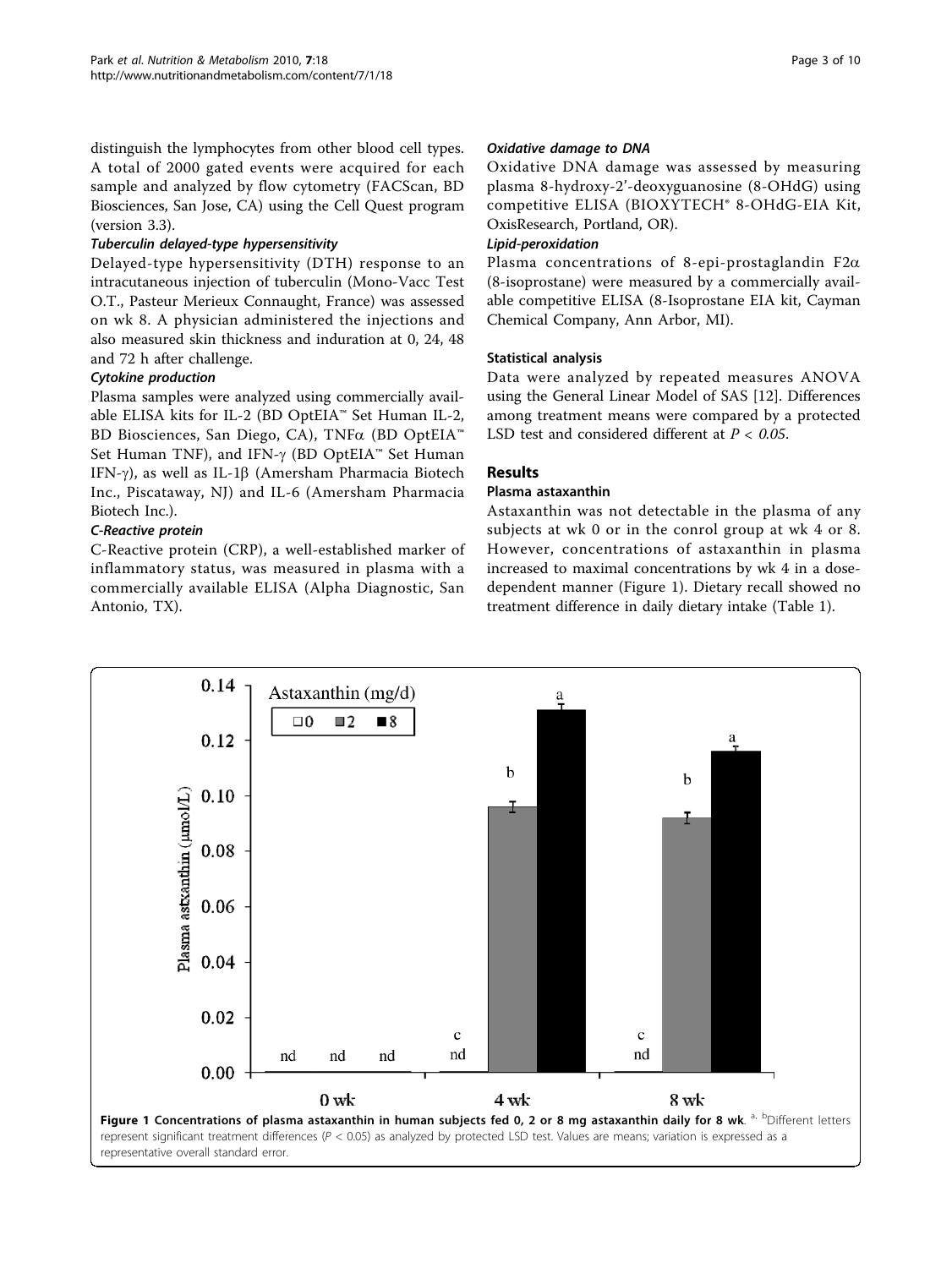<span id="page-3-0"></span>Table 1 Composition of averaged 3-day dietary recall within subject treatment groups ( $n = 14$ /diet treatment group) prior to daily supplementation with 0, 2 or 8 mg astaxanthin

|                               | Astaxanthin |      |      |  |
|-------------------------------|-------------|------|------|--|
|                               | 0 mg        | 2 mg | 8 mg |  |
| Total Kcal (Kcal/d)           | 1777        | 1618 | 1736 |  |
| Protein (g/d)                 | 64          | 59   | 68   |  |
| Fat $(q/d)$                   | 54          | 49   | 52   |  |
| $CHO$ (g/d)                   | 258         | 238  | 254  |  |
| $\alpha$ -Carotene (µq/d)     | 457         | 527  | 567  |  |
| $\beta$ -Carotene (µq/d)      | 1813        | 1664 | 1773 |  |
| $\beta$ -Cryptoxanthin (µg/d) | 61          | 81   | 38   |  |
| Lutein & Zeaxanthin (µg/d)    | 610         | 490  | 338  |  |
| Lycopene (µg/d)               | 2067        | 2327 | 1133 |  |

There were no differences between groups, as determined by T test. Values are means of 3-day dietary recalls.

# Lymphoproliferation

Proliferation of peripheral blood mononuclear cells was consistently higher ( $P < 0.05$ ) when stimulated with both T cell-dependent (phytohemmaglutinin, concanavalin A) and B cell-dependent (pokeweed mitogen) mitogens in 8Asta on wk 8 (Figure 2). Both concentrations of each mitogen showed similar trends whether mitogens were low or high concentration. No differences in response were observed in 2Asta.

# NK Cytotoxicity

Higher ( $P < 0.05$ ) NK cell cytotoxic activity (effector:target cell ratio of 10:1) was seen in 8Asta but not in 2Asta by wk 8 (Table [2\)](#page-4-0).

## Phenotyping

The population of CD3+ total T cells was higher ( $P <$ 0.05) in 2Asta or 8Asta compared to Con on both wk 4 and 8 (Table [2](#page-4-0)). The percent B cell population was higher ( $P < 0.05$ ) only in [2](#page-4-0)Asta on wk 8 (Table 2). On the other hand, dietary astaxanthin did not significantly influence the population of Th, Tc or NK cells or the ratio of Th:Tc cells (Table [2](#page-4-0)).

On wk 8, the frequency of cells expressing CD11a+ LFA-1 marker was higher in 2Asta (42%) but not those given 8Asta (30.6%) compared to Con (32%). Supplemental astaxanthin did not have a significant effect on the expression of the cell surface adhesion molecules ICAM-1 (CD54) and LFA-3 (CD58) (data not shown).

### Tuberculin DTH test

DTH response was maximal at 48 to 72 h post-chal-lenge (Figure [3](#page-4-0)). Subjects fed 2Asta had higher ( $P <$ 0.05) DTH response than Con, whereas 8Asta did not show a similar DTH response.



# Cytokines

No differences in TNF- $\alpha$  and IL-2 levels were seen in any treatments (Table [3\)](#page-5-0). By wk 8, IFN- $\gamma$  concentrations were higher in 8Asta ( $P < 0.05$ ) (Table [3\)](#page-5-0); IFN- $\gamma$  in 2Asta and Con did not change throughout the study. Treatment 8Asta also showed an increase ( $P < 0.05$ ) in IL-6 on wk 8.

# C-Reactive protein

The concentration of plasma C-reactive proteins was lower ( $P < 0.05$ ) in 2Asta on wk 8 compared to the Con (Figure [4\)](#page-5-0). However, higher dietary astaxanthin amounts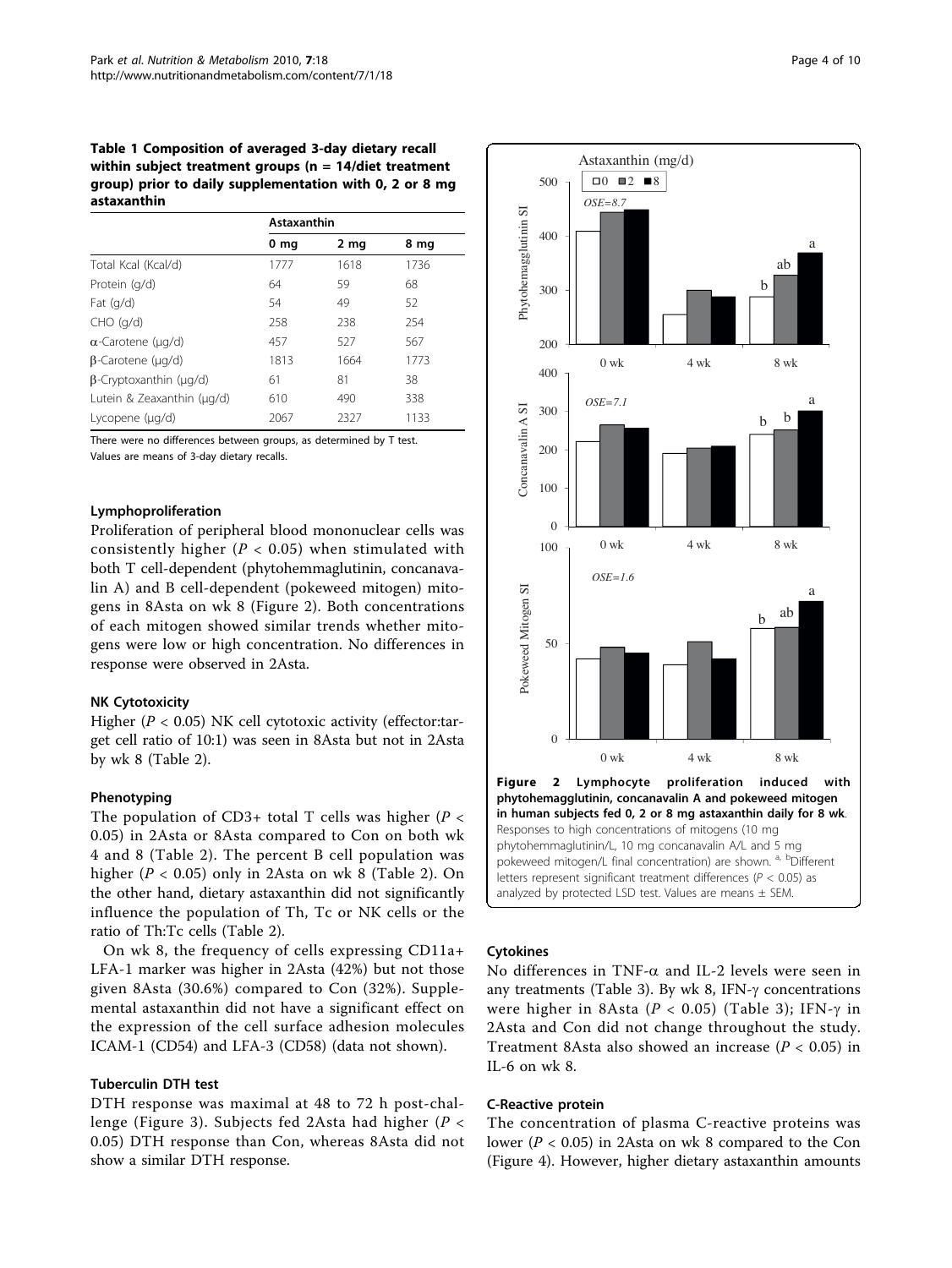<span id="page-4-0"></span>

| Table 2 Immune cell response following daily        |  |
|-----------------------------------------------------|--|
| supplementation with 0, 2 or 8 mg astaxanthin after |  |
| 0, 4 and 8 wk                                       |  |

| Treatment                          | Wk 0            | Wk 4                   | Wk 8                         |
|------------------------------------|-----------------|------------------------|------------------------------|
| Total T cells (%)                  |                 |                        |                              |
| 0 <sub>mg</sub>                    | $65.9 \pm 2.1$  | $64.4 \pm 1.9^b$       | $70.6 \pm 1.5^{\rm b}$       |
| 2 <sub>mg</sub>                    | $69.5 \pm 1.4$  | $69.6 \pm 1.5^{\circ}$ | $75.7 \pm 1.6^a$             |
| 8 mg                               | $67.2 \pm 2.2$  | $69.6 \pm 1.8^{\circ}$ | 74.3 $\pm$ 1.8 <sup>ab</sup> |
| Total $T_h$ cells (%)              |                 |                        |                              |
| 0 <sub>mg</sub>                    | $35.3 \pm 1.5$  | $36.3 \pm 1.7$         | $39.6 \pm 1.4$               |
| 2 <sub>mg</sub>                    | $35.3 \pm 1.8$  | $36.0 \pm 1.9$         | $39.7 \pm 2.0$               |
| 8 mg                               | $35.2 \pm 1.5$  | $34.3 \pm 1.4$         | $38.4 \pm 1.2$               |
| Total $T_c$ cells (%)              |                 |                        |                              |
| 0 <sub>mg</sub>                    | $26.7 \pm 1.4$  | $26.1 \pm 1.2$         | $28.4 \pm 1.4$               |
| 2 <sub>mg</sub>                    | $28.2 \pm 1.9$  | $27.6 \pm 1.9$         | $28.7 \pm 1.6$               |
| 8 mg                               | $28.4 \pm 1.6$  | $28.3 \pm 1.6$         | $28.8 \pm 2.1$               |
| $T_h$ : T <sub>c</sub> ratio cells |                 |                        |                              |
| 0 <sub>mg</sub>                    | $1.35 \pm 0.07$ | $1.43 \pm 0.09$        | $1.48 \pm 0.10$              |
| 2 <sub>mg</sub>                    | $1.31 \pm 0.15$ | $1.35 \pm 0.16$        | $1.46 \pm 0.15$              |
| 8 mg                               | $1.31 \pm 0.13$ | $1.29 \pm 0.13$        | $1.37 \pm 0.14$              |
| Total B cells (%)                  |                 |                        |                              |
| 0 <sub>mg</sub>                    | $11.4 \pm 0.9$  | $11.1 \pm 0.5$         | $10.7 \pm 0.5^{\rm b}$       |
| 2 <sub>mg</sub>                    | $13.1 \pm 1.1$  | $12.7 \pm 1.2$         | $13.1 \pm 0.5^{\circ}$       |
| 8 mg                               | $13.3 \pm 1.4$  | $11.9 \pm 0.7$         | $11.1 \pm 0.3^{ab}$          |
| Total NK cells (%)                 |                 |                        |                              |
| 0 <sub>mg</sub>                    | $13.7 \pm 0.9$  | $12.6 \pm 1.2$         | $10.6 \pm 0.8$               |
| 2 <sub>mg</sub>                    | $12.5 \pm 1.0$  | $13.1 \pm 1.9$         | $12.6 \pm 1.5$               |
| 8 mg                               | $13.4 \pm 1.1$  | $15.6 \pm 1.4$         | $13.1 \pm 1.4$               |
| NK cytotoxic activity(% lysis)     |                 |                        |                              |
| 0 <sub>mg</sub>                    | $51.5 \pm 4.4$  | $51.0 \pm 2.5$         | $57.8 \pm 2.7^{\rm b}$       |
| 2 <sub>mg</sub>                    | $58.2 \pm 3.8$  | $54.4 \pm 2.9$         | 57.1 $\pm$ 2.6 <sup>b</sup>  |
| 8 mg                               | $56.1 \pm 3.1$  | $54.3 \pm 1.9$         | $67.9 \pm 3.0^{\circ}$       |

a, bDifferent letters represent significant treatment differences ( $P < 0.05$ ) as analyzed by ANOVA. Values are means  $\pm$  SEM.

Page 5 of 10

did not influence the concentration of this acute phase protein.

# DNA Damage

Concentrations of 8-OHdG were dramatically lower  $(P < 0.01)$  as early as wk 4 in 2Asta and 8Asta (Figure [5\)](#page-6-0). DNA damage observed with 2Asta was not further decreased in the group fed higher dietary astaxanthin (8Asta).

# Lipid Peroxidation

Dietary astaxanthin did not significantly influence concentrations of plasma 8-isoprostane at all periods studied. The overall mean concentration of 8-isoprostane was  $30.8 \pm 0.4$  pg/mL across all treatments.

# Discussion

While the biological action of astaxanthin has been reported in both in vitro and in vivo studies, these have mainly used rodents and in vitro models. This is the first comprehensive study to examine the action of dietary astaxanthin in regulating immune response, oxidative damage and inflammation in humans. Dietary astaxanthin enhanced both cell-mediated and humoral immune responses in young healthy feamles. The immune markers significantly enhanced by feeding astaxanthin included T cell and B cell mitogen-induced lymphocyte proliferation, NK cell cytotoxic activity, IFN- $\gamma$  and IL-6 production, and LFA-1 expression. Enhancement of these ex vivo immune markers corresponded with increased number of circulating total T and B cells. In addition, subjects given astaxanthin also showed an enhanced tuberculin DTH response, a reliable clinical test to assess in vivo T cell function. All of

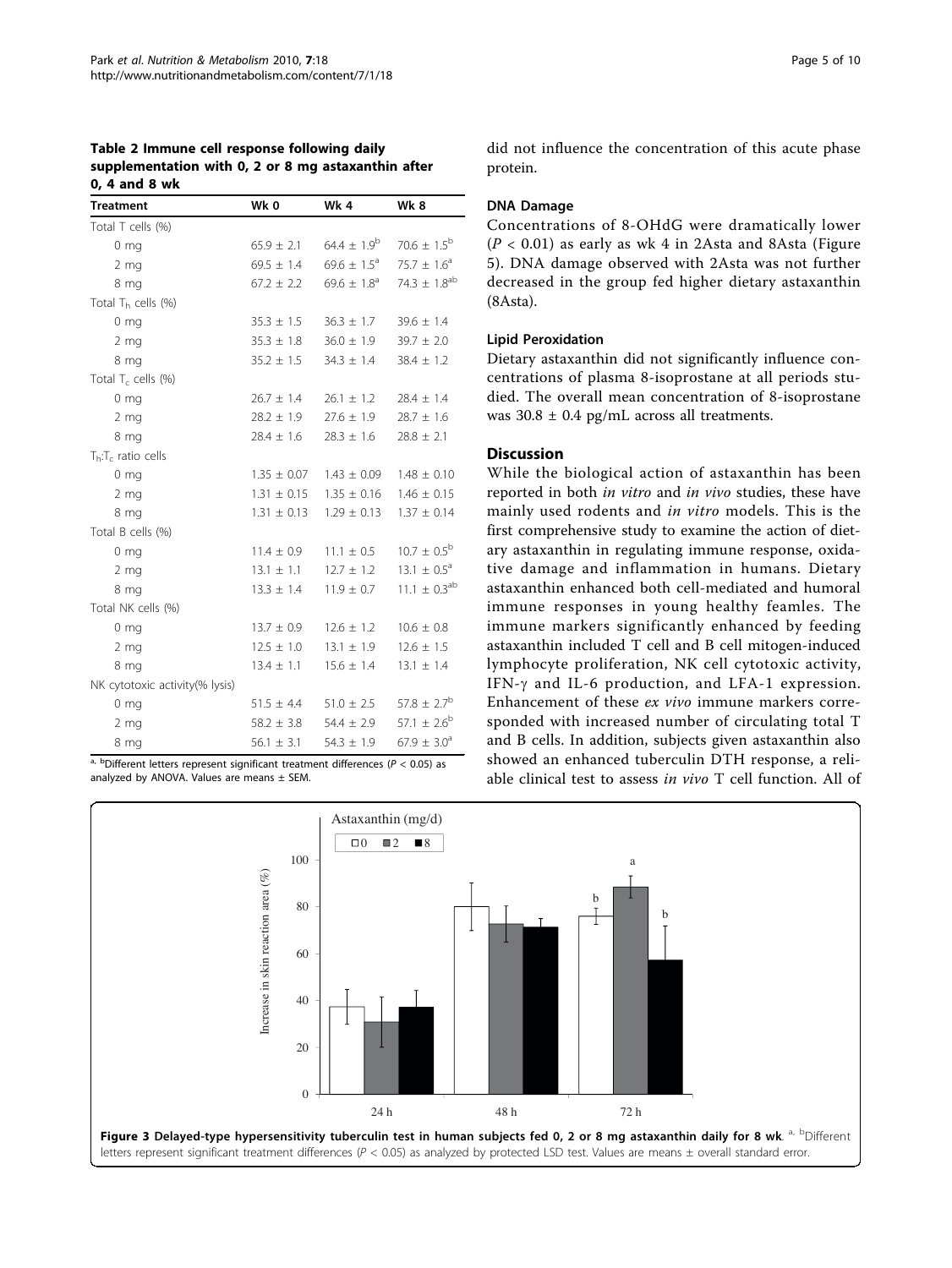<span id="page-5-0"></span>Table 3 Cytokine response following daily supplementation with 0, 2 or 8 mg astaxanthin after 0, 4 and 8 wk

| <b>Treatment</b>                         | Wk 0 | Wk 4 | Wk 8              |
|------------------------------------------|------|------|-------------------|
| TNF- $\alpha$ (pg/mL); Overall SE = 0.43 |      |      |                   |
| 0 <sub>mg</sub>                          | 1.14 | 1.63 | 1.43              |
| 2 <sub>mg</sub>                          | 0.80 | 1.13 | 1.44              |
| 8 mg                                     | 1.51 | 2.15 | 2.60              |
| IFN- $\gamma$ (pg/mL); Overall SE = 0.34 |      |      |                   |
| $0 \text{ mg}$                           | 5.85 | 4.47 | 4.68 <sup>b</sup> |
| 2 <sub>mg</sub>                          | 4.87 | 4.26 | 5.00 <sup>b</sup> |
| 8 mg                                     | 4.67 | 6.23 | $9.55^{\text{a}}$ |
| IL-6 (pg/mL); Overall $SE = 2.9$         |      |      |                   |
| 0 <sub>mg</sub>                          | 10.5 | 12.7 | $13.6^{b}$        |
| 2 <sub>mg</sub>                          | 10.0 | 11.5 | 87 <sup>b</sup>   |
| 8 mg                                     | 11.5 | 12.4 | 25.2 <sup>a</sup> |
| IL-2 (pg/mL); Overall $SE = 0.10$        |      |      |                   |
| $0 \text{ mg}$                           | 8.61 | 8.04 | 7.74              |
| 2 <sub>mg</sub>                          | 5.09 | 4.67 | 4.46              |
| 8 mg                                     | 4.91 | 4.01 | 3.90              |

 $a$ , bDifferent letters represent significant treatment differences ( $P < 0.05$ ) as analyzed by ANOVA. Values are means; variation is expressed as a representative overall standard error.

these immune responses were generally observed after 8 wk of supplementation following a cutaneous tuberculin injection.

Modulatory actions of astaxanthin on immune response have been demonstrated in both in vitro and in vivo studies. We previously reported higher mitogeninduced splenocyte proliferation in mice [[4\]](#page-8-0), dogs [\[13](#page-8-0)] and cats [[14](#page-8-0)] fed astaxanthin. Astaxanthin stimulated cell proliferation of murine splenocytes and thymocytes in vitro [[15\]](#page-8-0). Others have shown that astaxanthin increased cytotoxic T lymphocyte activity in mice [\[16](#page-8-0)] and inhibited stress-induced suppression of NK cell activity [[17](#page-8-0)]. In this study, astaxanthin heightened NK cell cytotoxic activity. Natural killer cells serve in an immuno-surveillance capacity against tumors and virusinfected cells; therefore, astaxanthin may play a role in cancer etiology. Patients with Chediak-Higashi syndrome, a disorder associated with defective NK cell function, are indeed more susceptible to tumor formation.

Flow cytometry data showed higher subpopulations of total T and B cells. Activated T cells and NK cells produce IFN- $\gamma$ , which is involved in immune-regulation, B cell differentiation, and antiviral activity. IFN- $\gamma$  production was higher in subjects supplemented with astaxanthin, similar to the response in mice given astaxanthin [\[16](#page-8-0)]. Splenocytes of tumor-bearing mice fed lutein also had higher IFN- $\gamma$  expression, and these changes paralleled the inhibitory action of lutein against tumor growth [[18\]](#page-8-0). Astaxanthin decreased bacterial load and gastric inflammation in mice infected with Helicobacter pylori by shifting the T-lymphocyte response from a Th1 response dominated by IFN- $\gamma$  to a Th1/Th2 response dominated by IFN- $\gamma$  and IL-4 [[5\]](#page-8-0). Modulation of the humoral immune response also occurs; astaxanthin increased antibody production in mouse splenocytes [[19\]](#page-8-0), partially restored humoral immune response in old mice [\[6](#page-8-0)], enhanced immunoglobulin production in response to T-dependent stimuli in human blood cells [[20\]](#page-8-0) and induced production of polyclonal

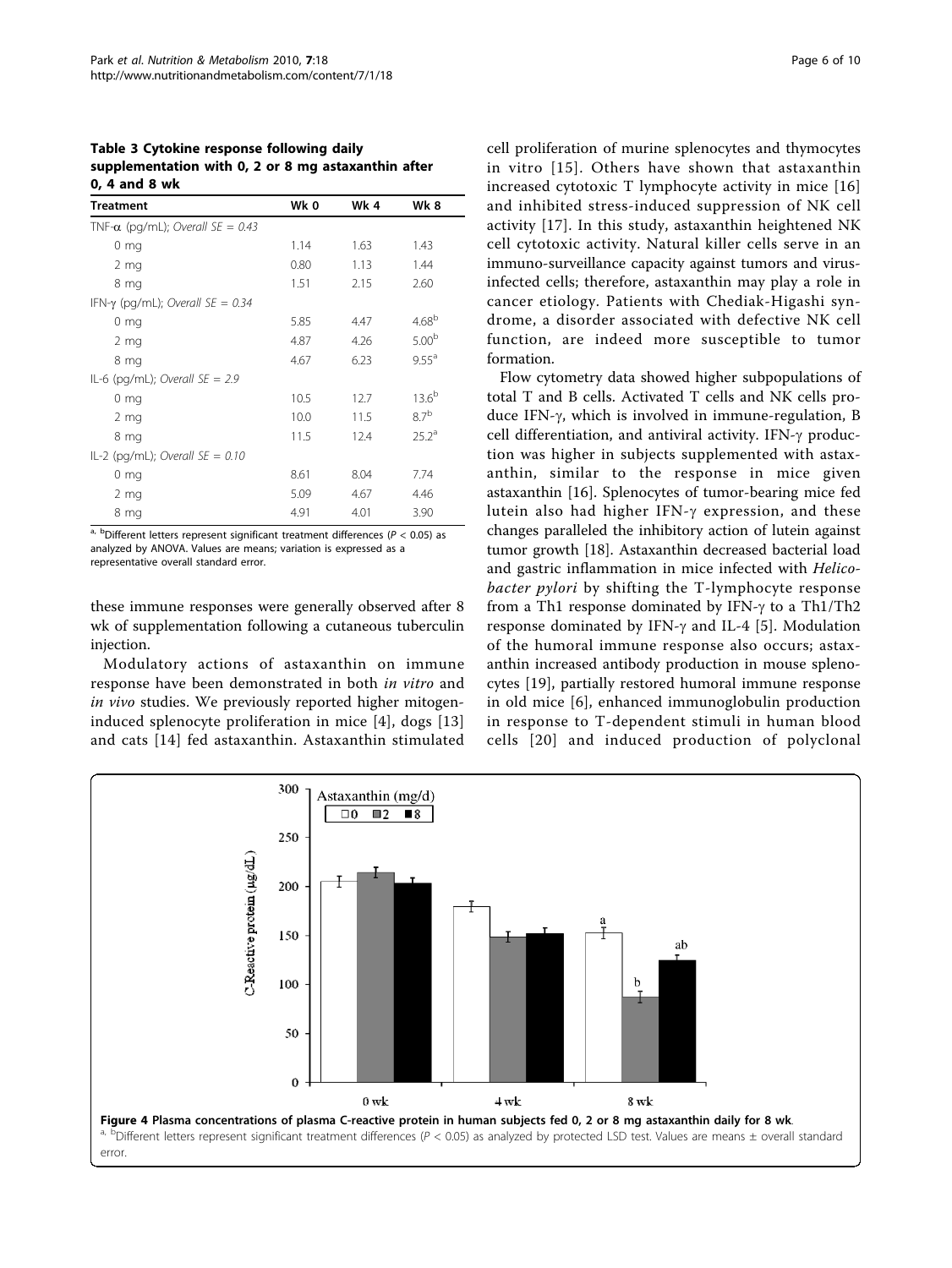<span id="page-6-0"></span>

antibodies G and M in murine spleen cells [[15](#page-8-0)]. The present study suggests that the higher antibody production may be due to an increase in B cell number.

The skin tuberculin test is a reliable clinical test to assess in vivo T cell function. This study shows that subjects given astaxanthin had a heightened DTH response, which is also seen in dogs [[13](#page-8-0)] and cats fed astaxanthin [[14](#page-8-0)],  $\beta$ -carotene [\[10](#page-8-0),[14\]](#page-8-0) and lutein [[21,22](#page-8-0)]. Leukocyte function antigens (LFA) mediate intercellular adhesion between leukocytes and other cells in an antigen non-specific fashion. LFA-1 is a  $\beta_2$ -integrin expressed on leukocytes involved in the migration of lymphocytes, monocytes and neutrophils. LFA-1 binds to ICAM-1 and ICAM-2 expressed on vascular endothelium, and controls lymphocyte migration into inflammatory sites. Endothelial expression of ICAM-1 is inducible while ICAM-2 is constitutive. Therefore, the heightened DTH response in this study is likely due to an increased expression of LFA-1 but not ICAM.

Dietary astaxanthin dramatically decreased one DNA damage biomarker (plasma 8-OHdG), and this protective effect was observed by wk 4 of feeding. Maximal

response was observed with the lower 2 mg astaxanthin dose. In addition, subjects fed 2 mg astaxanthin also showed lower plasma C-reactive protein concentrations, demonstrating the anti-inflammatory action of astaxanthin in humans. Immune cells are particularly sensitive to membrane damage by free radicals. Reactive oxygen species (ROS) are produced via the mitochondria electron transport system during ATP production, xanthine oxidase and phagocytes [\[23,24](#page-8-0)]. In fact, cumulative oxidative damage to the mitochondria is considered the main culprit of cell senescence which in turn is responsible for aging and the development of age-related chronic diseases [[25](#page-8-0)]. The ROS can induce redox-sensitive transcription factors such as NFkB and AP-1, which regulate genes controlling production of chemokines, inflammatory cytokines, and adhesion molecules which stimulate phagocytic infiltration [\[26](#page-8-0)]. Conversely, astaxanthin, acting as a potent antioxidant, can inhibit ROSinduced production of these transcription factors, thereby decreasing inflammation. Indeed, astaxanthin attenuated exercise-induced neutrophil infiltration and subsequent delayed-onset damage to the gastronemius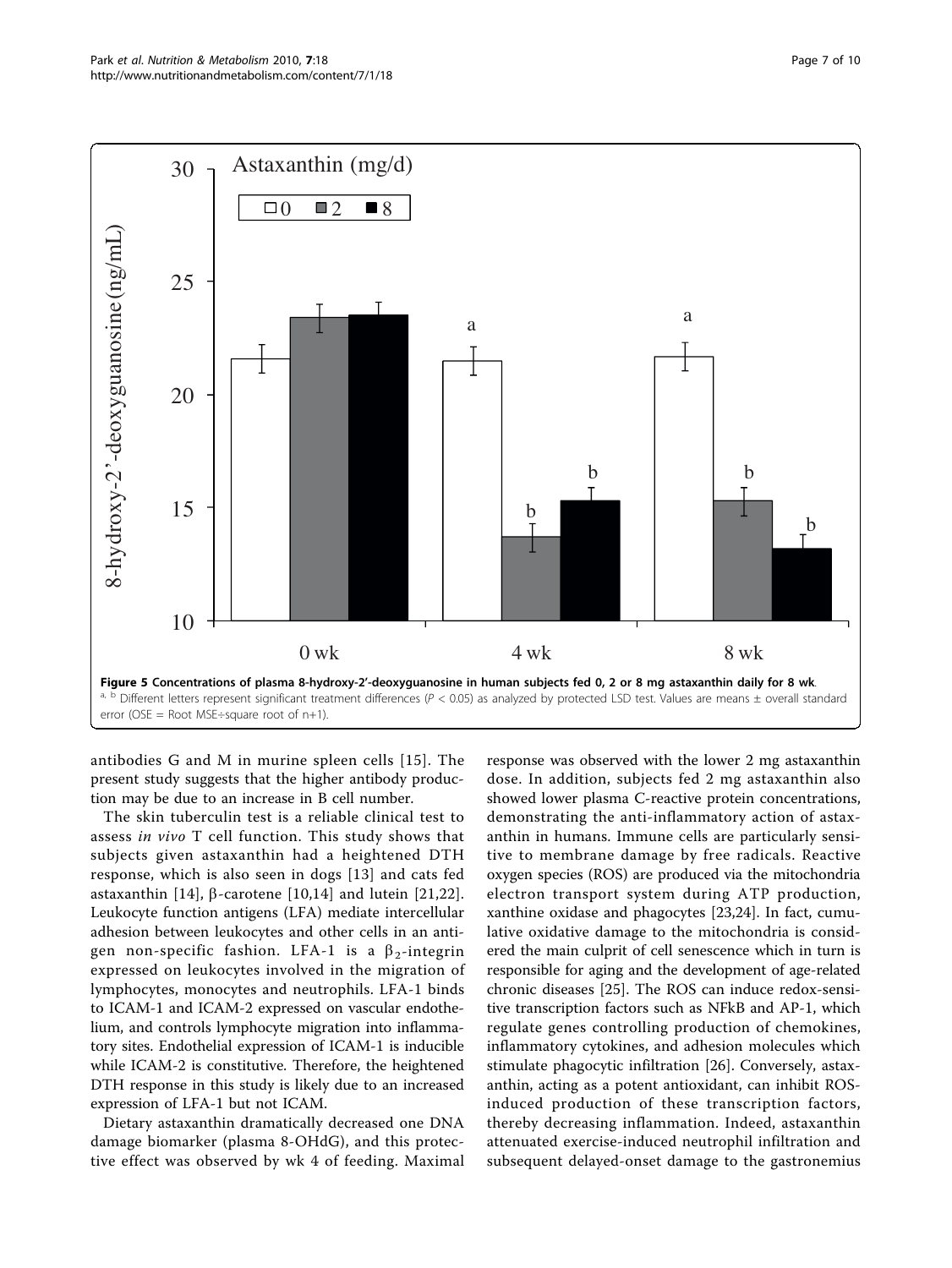and heart muscle in mice [[26\]](#page-8-0). Astaxanthin is reported to be approximately 100 fold more protective than lutein and  $\beta$ -carotene against UVA-induced oxidative stress in vitro [[8](#page-8-0)].

Reactive nitrogen species also play an important role in inflammation. As with ROS, astaxanthin has been reported to decrease the production of nitric oxide (NO) and iNOS activity in a mouse macrophage cell line, resulting in the inhibition of COX which down-regulates the production of PGE<sub>2</sub> and TNF- $\alpha$  [\[27](#page-8-0)]. TNF- $\alpha$ is a pleiotropic cytokine produced by activated macrophages and monocytes, and has nonspecific resistance against various infectious agents. Similarly, Lee et al. [[28](#page-8-0)] reported that astaxanthin suppressed serum NO, TNF $\alpha$  and IL-1 $\beta$  in mice injected with lipopolysaccharide. The TNF- $\alpha$  and IL-1 cascade activates p38 MAPK, thus promoting proinflammatory gene expression and cytokine production. Therefore, in this study, astaxanthin exerted its anti-inflammatory action by inhibiting reactive oxygen and nitrogen species.

Why dietary astaxanthin did not reduce lipid peroxidation is unclear. Astaxanthin has been shown to be one of the most effective antioxidants against lipid peroxidation and oxidative stress in in vitro and in vivo systems [[3,29](#page-8-0)]. Humans given 1.8 to 21.6 mg astaxanthin daily for 14 d increased the lag time for LDL oxidation [[30\]](#page-8-0). Astaxanthin is as effective as  $\alpha$ -tocopherol in inhibiting radical-initiated lipid peroxidation in rat liver microsomes [[31\]](#page-8-0), and is 100 times more active than  $\alpha$ tocopherol in protecting the rat mitochondria against  $Fe<sup>2+</sup>$ -catalyzed lipid peroxidation *in vivo* and *in vitro* [\[3](#page-8-0)]. The potent antioxidant activity of astaxanthin is likely due to the presence of a keto- and a hydroxyl group on each end of its molecule. This structural property effectively rigidifies cell membranes, thereby limiting the penetration of lipoperoxidation promoters across the lipid bilayer [[32\]](#page-8-0). The isoprostane methodology used in this study lacks sensitivity and accuracy; this may account for the lack of a significant effect seen in this study.

Taken together, the immunomodulatory, antioxidative and anti-inflammatory activity of astaxanthin will likely influence the etiology of cancer and inflammatory diseases. Astaxanthin was more active than  $\beta$ -carotene, lutein and canthaxanthin in inhibiting mammary tumor growth in mice [\[7\]](#page-8-0). Others have reported that astaxanthin protected against carcinogenesis of the urinary bladder [[33\]](#page-8-0), decreased cancerous growth of the mouth [[34\]](#page-8-0), and decreased the number and size of liver preneoplastic foci [[35\]](#page-8-0) in rodents. Astaxanthin, as an algal extract, protected UVA-induced DNA damage in human skin fibroblasts (IBR-3), melanocytes (HEMAc) and intestinal CaCo2 cells [[36\]](#page-8-0). In addition, astaxanthin ameliorated other oxidative stress-induced inflammatory diseases such as diabetic nephropathy in diabetic mice [[37](#page-8-0)], lipopolysaccharideinduced uveitis in rats [\[27\]](#page-8-0), and exercise-induced skeletal and cardiac muscle damage in mice [\[26\]](#page-8-0).

The polar ends if the astaxanthin structure allows it span biological membranes; this transmembrane alignment allows astaxanthin to preserve the membrane structure [[38\]](#page-9-0), decrease membrane fluidity [[39](#page-9-0)], and function as an antioxidant [[40\]](#page-9-0). These and other mechanisms may explain the antioxidative, anti-inflammatory and immune-modulatory action of astaxanthin.

In this study, plasma concentrations of astaxanthin in subjects given 2 or 8 mg astaxanthin daily for 4 wk increased to 0.09 to 0.13 μmol/L, with no further increase observed at 8 wk. These plasma concentrations are lower than that reported by Osterlie et al. [[41](#page-9-0)] who showed maximal concentrations of 1.3 mg/L (2.28 μmol/L) in subjects administered a single oral dose of 100 mg astaxanthin. The difference in plasma concentrations in the two human studies is expected, due to differences in the dose and length of astaxanthin administration; however, the two studies also used different sources of astaxanthin and different subject gender and age. Most of the astaxanthin was found in the VLDL chylomicra, with lesser amounts in the LDL and HDL [[41](#page-9-0)]. While the stereoisomer form of astaxanthin was not identified in this study, Osterlie et al. [[41\]](#page-9-0) reported a preferential uptake of the Z-isomers as compared to the all-E-astaxanthin. Astaxanthin used in the present study is from Haematococcus pluvialis and exists primarily in an esterified 3S, 3'S stereoisomer while synthetic astaxanthin [[41](#page-9-0)] is primarily the 3R, 3'S form. The amount of supplemental astaxanthin used in this study is achievable through diet means. For instance, the astaxanthin content of salmon flesh ranges from 3 to 37 mg/kg [[42,43](#page-9-0)]; therefore, a 200-g serving of salmon provides approximately 1 to 7 mg astaxanthin. Wild salmon contains the 3S, 3S' form of astaxanthin almost exclusively. The 3R, 3R' form is found rarely in nature but does exist in some crustaceans such as in Krill. In healthy humans, 6 mg astaxanthin from H. pluvialis algal extract can be safely consumed [\[44](#page-9-0)].

Overall, this study shows that dietary astaxanthin enhanced immune response, and decreased a DNA oxidative damage biomarker and inflammation in young healthy females. It is the initial scope of the study to focus on a narrow population with regards to age, gender and race; however, antioxidants generally show greater physiologic modulation under excess amounts of oxidative stress, in immuno-compromised individuals, and with longer feeding periods. These likely explain the lack of efficacy in certain response measures studied. Future studies with astaxanthin administration will include these parameters. However, our present study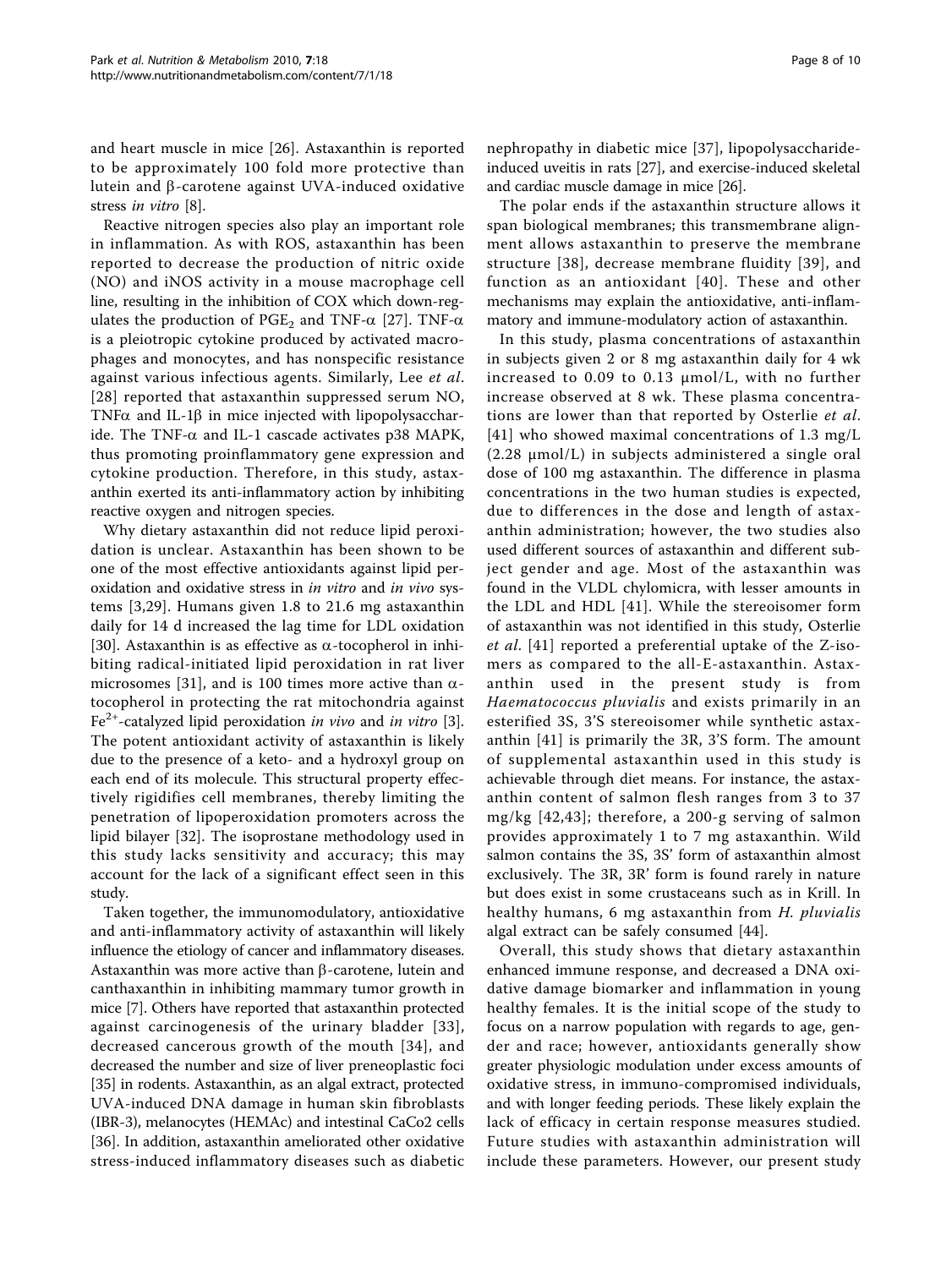# <span id="page-8-0"></span>suggests astaxanthin to be a bioactive natural carotenoid that may be important to human health.

#### Acknowledgements

This work was supported by a grant from the Washington Technology Center, Seattle WA and La Haye Labs, Inc., Redmond, WA.

#### Author details

<sup>1</sup>School of Food Science, Washington State University, Pullman, WA 99164-6376 USA. <sup>2</sup>Food and Nutrition, Inha University, Incheon, Korea. <sup>3</sup>La Haye Labs, Inc, Redmond, WA, USA.

#### Authors' contributions

JSP and BPC designed research, analyzed data, and wrote the paper; JSP, BPC, JHC, and YKKconducted research; LLL provided essential materials; BPC had primary responsibility for final content. All authors read and approved the final manuscript.

#### Competing interests

The authors declare that they have no competing interests.

### Received: 8 January 2010 Accepted: 5 March 2010 Published: 5 March 2010

#### References

- Chew BP, Park JS: Carotenoids Against Disease: Part C: The Immune System and Disease. Carotenoids: Nutrition and Health Birkhauser PressBritton G, Liaanen-Jensen S, Pfander H 2009, 5:363-82.
- 2. Park JS, Chew BP, Wong TS: [Dietary lutein from marigold extract inhibits](http://www.ncbi.nlm.nih.gov/pubmed/9772131?dopt=Abstract) [mammary tumor development in BALB/c mice.](http://www.ncbi.nlm.nih.gov/pubmed/9772131?dopt=Abstract) J Nutr 1998, 128:1650-1656.
- Kurashige M, Okimasu E, Inoue M, Utsumi K: [Inhibition of oxidative injury](http://www.ncbi.nlm.nih.gov/pubmed/2084711?dopt=Abstract) [of biological membranes by astaxanthin.](http://www.ncbi.nlm.nih.gov/pubmed/2084711?dopt=Abstract) Physiol Chem Phys Med NMR 1990, 22:27-38.
- 4. Chew BP, Wong MW, Park JS, Wong TS: Dietary  $\beta$ -carotene and astaxanthin but not canthaxanthin stimulate splenocyte function in mice. Anticancer Re 1999, 19:5223-5227.
- Bennedsen M, Wang X, Willen R, Wadstrom T, Andersen LP: [Treatment of](http://www.ncbi.nlm.nih.gov/pubmed/10656672?dopt=Abstract) [H. pylori infected mice with antioxidant astaxanthin reduces gastric](http://www.ncbi.nlm.nih.gov/pubmed/10656672?dopt=Abstract) [inflammation, bacterial load and modulates cytokine release by](http://www.ncbi.nlm.nih.gov/pubmed/10656672?dopt=Abstract) [splenocytes.](http://www.ncbi.nlm.nih.gov/pubmed/10656672?dopt=Abstract) Immunol Lett 1999, 70:185-189.
- 6. Jyonouchi H, Zhang L, Gross M, Tomita Y: [Immunomodulating actions of](http://www.ncbi.nlm.nih.gov/pubmed/8183722?dopt=Abstract) [carotenoids: enhancement of](http://www.ncbi.nlm.nih.gov/pubmed/8183722?dopt=Abstract) in vivo and in vitro antibody production to [T-dependent antigens.](http://www.ncbi.nlm.nih.gov/pubmed/8183722?dopt=Abstract) Nutr Cancer 1994, 21:47-58.
- 7. Chew BP, Park JS, Wong MW, Wong TS: [A comparison of the anticancer](http://www.ncbi.nlm.nih.gov/pubmed/10470126?dopt=Abstract) activities of dietary  $\beta$ [-carotene, canthaxanthin and astaxanthin in mice](http://www.ncbi.nlm.nih.gov/pubmed/10470126?dopt=Abstract) [in vivo](http://www.ncbi.nlm.nih.gov/pubmed/10470126?dopt=Abstract). Anticancer Res 1999, 19:1849-1853.
- 8. O'Connor I, O'Brien NM: [Modulation of UVA light-induced oxidative stress](http://www.ncbi.nlm.nih.gov/pubmed/9651820?dopt=Abstract) by  $\beta$ [-carotene, lutein and astaxanthin in cultured fibroblasts.](http://www.ncbi.nlm.nih.gov/pubmed/9651820?dopt=Abstract) *J Dermatol* Sci 1998, **16**:226-230.
- 9. Park JS, Chew BP, Wong TS: [Dietary lutein absorption from marigold](http://www.ncbi.nlm.nih.gov/pubmed/9772152?dopt=Abstract) [extract is rapid in Balb/c mice.](http://www.ncbi.nlm.nih.gov/pubmed/9772152?dopt=Abstract) J Nutr 1998, 128:1802-6.
- 10. Chew BP, Park JS, Wong TS, Kim HW, Weng BB, Byrne KM, Hayek MG, Reinhart GA: Dietary β[-carotene stimulates cell-mediated and humoral](http://www.ncbi.nlm.nih.gov/pubmed/10917901?dopt=Abstract) [immune response in dogs.](http://www.ncbi.nlm.nih.gov/pubmed/10917901?dopt=Abstract) J Nutr 2000, 130:1910-1913.
- 11. Ryan-Borchers TA, Park JS, Chew BP, McGuire MK, Fournier LR, Beerman KA: Soy isoflavones modulate immune function in healthy postmenopausal women. Am J Clin Nutr 2007, 83:1118-1125.
- 12. SAS: SAS/STAT User's Guide SAS Institute Inc., Cary, NC 1991.
- 13. Chew BP, Park JS, Hayek MG, Massimino S, Reinhart GA: Cell-mediated and humoral immune response in dogs fed astaxanthin. FASEB J 2004, 18: A533.
- 14. Park JS, Chew BP, Hayek MG, Massimino S, Reinhart GA: Dietary β-carotene enhances cell-mediated and humoral immune response in cats. FASEB J 2004, 18:A53.
- 15. Okai Y, Higashi-Okai K: [Possible immunomodulating activities of](http://www.ncbi.nlm.nih.gov/pubmed/9172019?dopt=Abstract) carotenoids in in vitro [cell culture experiments.](http://www.ncbi.nlm.nih.gov/pubmed/9172019?dopt=Abstract) Int J Immunopharmacol 1996, 18:753-758.
- 16. Jyonouchi H, Sun S, Iijima K, Gross MD: [Antitumor activity of astaxanthin](http://www.ncbi.nlm.nih.gov/pubmed/10798217?dopt=Abstract) [and its mode of action.](http://www.ncbi.nlm.nih.gov/pubmed/10798217?dopt=Abstract) Nutr Cancer 2000, 36:59-65.
- 17. Kurihara H, Koda H, Asami S, Kiso Y, Tanaka T: [Contribution of the](http://www.ncbi.nlm.nih.gov/pubmed/12173414?dopt=Abstract) [antioxidative property of astaxanthin to its protective effect on the](http://www.ncbi.nlm.nih.gov/pubmed/12173414?dopt=Abstract) [promotion of cancer metastasis in mice treated with restraint stress.](http://www.ncbi.nlm.nih.gov/pubmed/12173414?dopt=Abstract) Life Sci 2002, 70:2509-2520.
- 18. Cerveny CG, Chew BP, Park JS, Wong TS: Dietary lutein inhibits tumor growth and normalizes lymphocyte subsets in tumor-bearing mice. FASEB J 1999, 13:A210.
- 19. Jyonouchi H, Zhang L, Tomita Y: [Studies of immunomodulating actions of](http://www.ncbi.nlm.nih.gov/pubmed/8346076?dopt=Abstract) [carotenoids II. Astaxanthin enhances](http://www.ncbi.nlm.nih.gov/pubmed/8346076?dopt=Abstract) in vitro antibody production to T[dependent antigens without facilitating polyclonal B-cell activation.](http://www.ncbi.nlm.nih.gov/pubmed/8346076?dopt=Abstract) Nutr Cancer 1993, 19:269-280.
- 20. Jyonouchi H, Sun S, Tomita Y, Gross MD: [Astaxanthin, a carotenoid](http://www.ncbi.nlm.nih.gov/pubmed/7562082?dopt=Abstract) [without vitamin A activity, augments antibody responses in cultures](http://www.ncbi.nlm.nih.gov/pubmed/7562082?dopt=Abstract) [including T-helper cell clones and suboptimal doses of antigen.](http://www.ncbi.nlm.nih.gov/pubmed/7562082?dopt=Abstract) J Nutr 1995, 125:2483-2492.
- 21. Kim HW, Chew BP, Wong TS, Park JS, Weng BB, Byrne KM, Hayek MG, Reinhart GA: [Dietary lutein stimulates immune response in the canine.](http://www.ncbi.nlm.nih.gov/pubmed/10802297?dopt=Abstract) Vet Immunol Immunopathol 2000, 74:315-327.
- 22. Kim HW, Chew BP, Wong TS, Park JS, Weng BB, Byrne KM, Hayek MG, Reinhart GA: [Modulation of humoral and cell-mediated immune](http://www.ncbi.nlm.nih.gov/pubmed/10713345?dopt=Abstract) [responses by dietary lutein in cats.](http://www.ncbi.nlm.nih.gov/pubmed/10713345?dopt=Abstract) Vet Immunol Immunopathol 2000, 73:331-41.
- 23. Beima J, Ji LL: [Aging and acute exercise enhance free radical generation](http://www.ncbi.nlm.nih.gov/pubmed/10409609?dopt=Abstract) [in rat skeletal muscle.](http://www.ncbi.nlm.nih.gov/pubmed/10409609?dopt=Abstract) J Appl Physiol 1999, 87:465-470.
- 24. Ji LL: [Antioxidants and oxidative stress in exercise.](http://www.ncbi.nlm.nih.gov/pubmed/10601887?dopt=Abstract) Proc Soc Exp Biol Med 1999, 222:283-292.
- 25. Gershon D: [The mitochondrial theory of aging: is the culprit a faulty](http://www.ncbi.nlm.nih.gov/pubmed/10530787?dopt=Abstract) [disposal system rather than indigenous mitochondrial alterations?.](http://www.ncbi.nlm.nih.gov/pubmed/10530787?dopt=Abstract) Exp Gerontol 1999, 34:613-619.
- 26. Aoi W, Naito Y, Sakuma K, Kuchide M, Tokuda H, Maoka T, Toyokuni S, Oka S, Yasuhara M, Yoshikawa T: [Astaxanthin limits exercise-induced](http://www.ncbi.nlm.nih.gov/pubmed/12626126?dopt=Abstract) [skeletal and cardiac muscle damage in mice.](http://www.ncbi.nlm.nih.gov/pubmed/12626126?dopt=Abstract) Antioxid Redox Signal 2003, 5:139-144.
- 27. Ohgami K, Shiratori K, Kotake S, Nishida T, Mizuki N, Yazawa K, Ohno S: Effects of astaxanthin on lipopolysaccharide-induced inflammation in vitro and in vivo. Invest Opthalmol Vis Sci 2003, 44:2694-2701.
- 28. Lee SJ, Bai SK, Lee KS, Namkoong S, Na HJ, Ha KS, Han JA, Yim SV, Chang K, Kwon YG, Lee SK, Kim YM: [Astaxanthin inhibits nitric oxide production](http://www.ncbi.nlm.nih.gov/pubmed/14503852?dopt=Abstract) and inflammatory gene expression by suppressing  $I\kappa B$  kinase[dependent NF](http://www.ncbi.nlm.nih.gov/pubmed/14503852?dopt=Abstract) $\kappa$ [B activation.](http://www.ncbi.nlm.nih.gov/pubmed/14503852?dopt=Abstract) Mol Cells 2003, 16:97-105.
- 29. Barros MP, Pinto E, Colepicolo P, Pedersen M: [Astaxanthin and peridinin](http://www.ncbi.nlm.nih.gov/pubmed/11594777?dopt=Abstract) [inhibit](http://www.ncbi.nlm.nih.gov/pubmed/11594777?dopt=Abstract) [oxidative](http://www.ncbi.nlm.nih.gov/pubmed/11594777?dopt=Abstract) [damage](http://www.ncbi.nlm.nih.gov/pubmed/11594777?dopt=Abstract) [in](http://www.ncbi.nlm.nih.gov/pubmed/11594777?dopt=Abstract)  $(Fe^{2+})$  $(Fe^{2+})$ -loaded liposomes: scavenging [oxyradicals or changing membrane permeability?](http://www.ncbi.nlm.nih.gov/pubmed/11594777?dopt=Abstract) Biochem Biophys Res Commun 2001, 288:225-232.
- 30. Iwamoto T, Hosoda K, Hirano R, Kurata H, Matsumoto A, Miki W, Kamiyama M, Itakura H, Yamamoto S, Kondo K; [Inhibition of low-density](http://www.ncbi.nlm.nih.gov/pubmed/11521685?dopt=Abstract) [lipoprotein oxidation by astaxanthin.](http://www.ncbi.nlm.nih.gov/pubmed/11521685?dopt=Abstract) J Atheroscler Thromb 2000, 7:216-222.
- 31. Palozza P, Krinsky N: [Astaxanthin and canthaxanthin are potent](http://www.ncbi.nlm.nih.gov/pubmed/1497349?dopt=Abstract) [antioxidants in a membrane model.](http://www.ncbi.nlm.nih.gov/pubmed/1497349?dopt=Abstract) Arch Biochem Biophys 1992, 297:291-295.
- 32. Wisniewska A, Subczynski WK: [Effects of polar carotenoids on the shape](http://www.ncbi.nlm.nih.gov/pubmed/9459601?dopt=Abstract) [of the hydrophobic barrier of phospholipids bilayers.](http://www.ncbi.nlm.nih.gov/pubmed/9459601?dopt=Abstract) Biochim Biophys Acta 1998, 1368:235-246.
- 33. Tanaka T, Morishita Y, Suzui M, Kojima T, Okumura A, Mori H: [Chemoprevention of mouse urinary bladder carcinogenesis by the](http://www.ncbi.nlm.nih.gov/pubmed/8293542?dopt=Abstract) [naturally occurring carotenoid astaxanthin.](http://www.ncbi.nlm.nih.gov/pubmed/8293542?dopt=Abstract) Carcinogenesis 1994, 15:15-19.
- 34. Tanaka T, Makita H, Ohnishi M, Mori H, Satoh K, Hara A: [Chemoprevention](http://www.ncbi.nlm.nih.gov/pubmed/7664280?dopt=Abstract) [of rat oral carcinogenesis by naturally occurring xanthophylls,](http://www.ncbi.nlm.nih.gov/pubmed/7664280?dopt=Abstract) [astaxanthin and canthaxanthin.](http://www.ncbi.nlm.nih.gov/pubmed/7664280?dopt=Abstract) Cancer Res 1995, 55:4059-4064.
- 35. Gradelet S, Le Bon AM, Berges R, Suschetet M, Astorg P: [Dietary](http://www.ncbi.nlm.nih.gov/pubmed/9525273?dopt=Abstract) carotenoids inhibit aflatoxin  $B_1$ -induced liver preneoplastic foci and DNA damage in the rat: role of the modulation of aflatoxin  $B_1$  [metabolism.](http://www.ncbi.nlm.nih.gov/pubmed/9525273?dopt=Abstract) Carcinogenesis 1998, 19:403-411.
- 36. Lyons NM, O'Brien NM: [Modulatory effects of an algal extract containing](http://www.ncbi.nlm.nih.gov/pubmed/12354422?dopt=Abstract) [astaxanthin on UVA-irradiated cells in culture.](http://www.ncbi.nlm.nih.gov/pubmed/12354422?dopt=Abstract) J Dermatol Sci 2002, 30:73-84.
- 37. Naito Y, Uchiyama K, Aoi W, Hasegawa G, Nakamura N, Yoshida N, Maoka T, Takahashi J, Yoshikawa T: [Prevention of diabetic nephropathy by](http://www.ncbi.nlm.nih.gov/pubmed/15096660?dopt=Abstract)